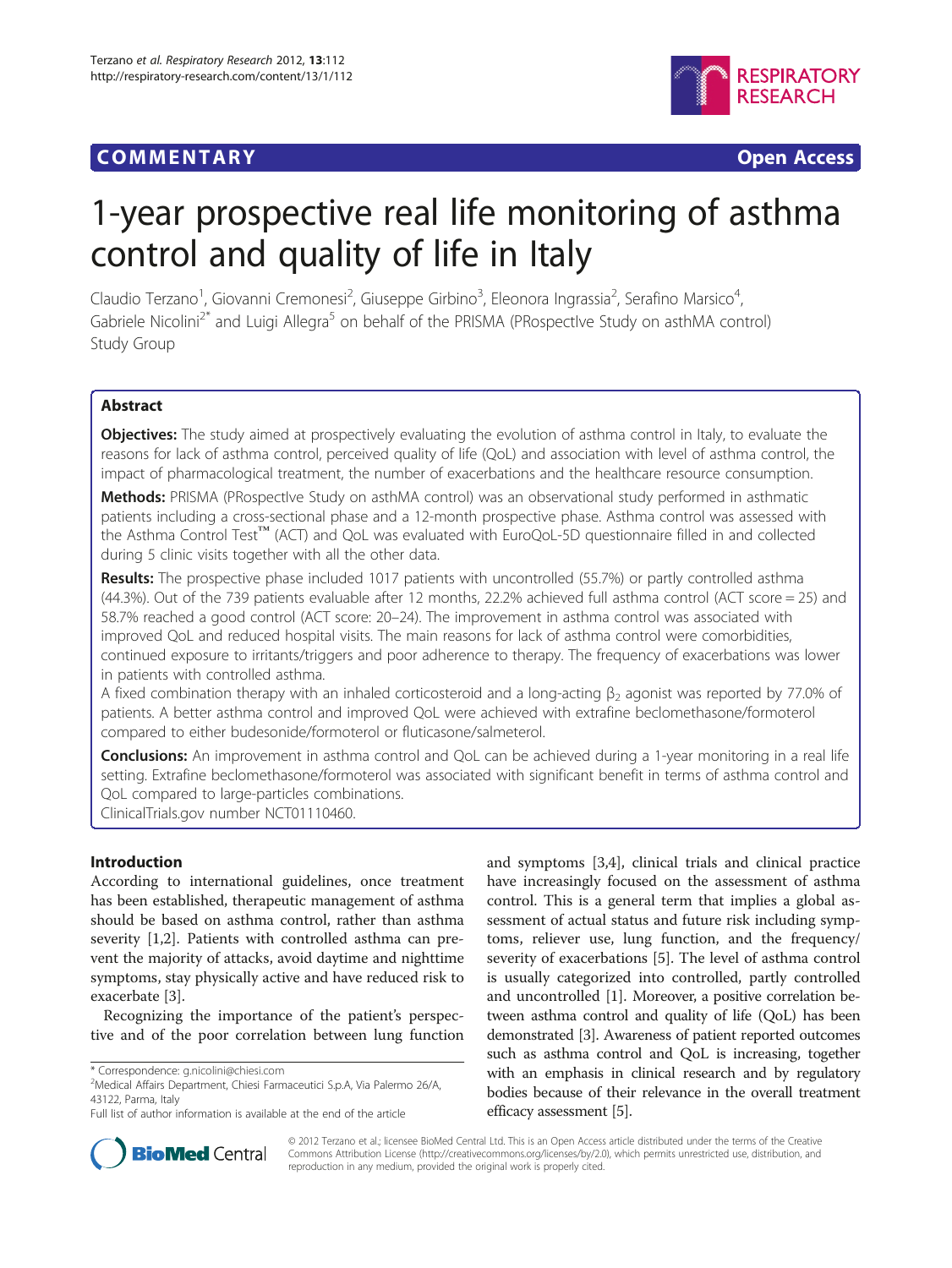The PRISMA (PRospectIve Study on asthMA control) observational study was designed to include a crosssectional phase and a 12-month prospective phase in order to estimate the level of asthma control in real life and its evolution during a 1-year follow up. The results of the cross-sectional phase of the PRISMA study, investigating the level of asthma control in 2853 patients with asthma recruited in 56 respiratory clinics in Italy have been recently published [\[6](#page-9-0)]. The main findings indicate that despite a high proportion of patients have controlled asthma, one third of patients are still uncontrolled or partly controlled. Previous studies were available evaluating the control of asthma but comprised smaller populations and with a less representative distribution throughout the country [\[7](#page-9-0)-[11\]](#page-9-0). In the PRISMA study, patients filled in validated questionnaires for asthma control and QoL measurement and data were collected during visits by respiratory specialists. In contrast, previous studies have collected data by telephone interviews [\[7](#page-9-0)-[9\]](#page-9-0), web-based questionnaires [[11-13\]](#page-9-0), or postal screening questionnaires [\[14](#page-9-0)].

Moreover, all the above studies are cross-sectional but only prospective monitoring of patients' asthma control using composite measures can describe how this reflect asthma outcomes and/or future risks [[5](#page-9-0)]. Unfortunately, no information is yet available on the rate of achievement of asthma control among poorly controlled asthma patients. It has been suggested that monitoring outcomes and taking appropriate action through regular visits may improve current levels of asthma control [\[15](#page-9-0)]. Behavioral factors such as smoking and non-adherence may reduce the efficacy of treatment and patients' perceptions influence these behaviors. Under-treatment may also be related to patients' underestimation of the significance of symptoms, and lack of awareness of achievable control. There is a need to raise patient expectations by increasing awareness of the QoL that could be attained.

The aim of the present study was to measure asthma control in a prospective 12 months observation period in patients whose asthma was classified as uncontrolled or partly controlled in a cross-sectional phase visit [\[6](#page-9-0)]. The prospective phase described in this manuscript aimed to evaluate the proportion of patients with uncontrolled or partly controlled asthma who achieve asthma control at 12 months. Secondary objectives were: to evaluate the reasons for lack of asthma control, perceived QoL and association with level of asthma control, the impact of pharmacological treatment, the number of exacerbations and the healthcare resource consumption.

# Methods

#### Study design

The PRISMA study was designed to include a crosssectional phase [\[6](#page-9-0)] and a 12-month prospective phase in

order to estimate the level of asthma control in real life and its evolution during a 1-year follow up. Clinic visits were performed every 3 months for a total of 5 visits throughout the 1-year study period and data were collected at each visit. The results of the cross-sectional phase of the PRISMA study were previously published [[6\]](#page-9-0). Patients with uncontrolled or partly controlled asthma in the cross-sectional phase were included in the longitudinal phase of the study described hereafter. According to the observational study design, no randomisation procedure was implemented during the enrolment. The assignment of the patient to a particular therapeutic strategy was not defined in the study protocol but fell within current practice according to the physician's decision.

The protocol was approved by the Institutional Review Board of each centre, and informed written consent was obtained from each participant prior to study initiation.

### **Patients**

The first fifty consecutive patients visiting 56 Italian pneumology centers were included in the cross-sectional phase of the PRISMA study if they satisfied the following criteria: i) provided written informed consent; ii) adult patients, smokers and non-smokers, with a previous asthma diagnosis of at least six months; iii) patients able to understand and fill in the questionnaires. Exclusion criteria were: i) patients included in clinical trials or who have been attending one in the last 12 weeks; ii) patients with severe and disabling diseases; iii) pregnant women.

Only patients who had uncontrolled or partly controlled asthma according to the ACT score in the crosssectional visit were included in the prospective phase here described.

#### Patient reported outcomes

The self-evaluating Asthma Control Test<sup>™</sup> (ACT) was used to determine the patients' level of disease control in the 4 weeks preceding each clinic visit [\[4,16](#page-9-0)]. The overall ACT score varies from 5 (very poor asthma control) to 25 (full asthma control) with scores ranging from 20 to 24 defining controlled asthma, scores ranging from 16 to 19 partly controlled asthma and scores ≤15 uncontrolled asthma [\[2](#page-9-0),[4](#page-9-0)]. The ACT has been validated prospectively in several studies [[5,17\]](#page-9-0). The EuroQoL-5D questionnaire [[18\]](#page-9-0) (EQ-5D) was used to determine the QoL perceived by the patient. It is a standardized selfrating test which refers to the day of rating applicable to a wide range of health conditions and treatments. EQ-5D provides a score where the maximum value of 1 denotes the best health status and 0 identifies a health status comparable to death. In addition, patients scaled their health on a visual analogue scale (VAS) ranging from 0 to 100, with 0 as the worst possible health status and 100 as the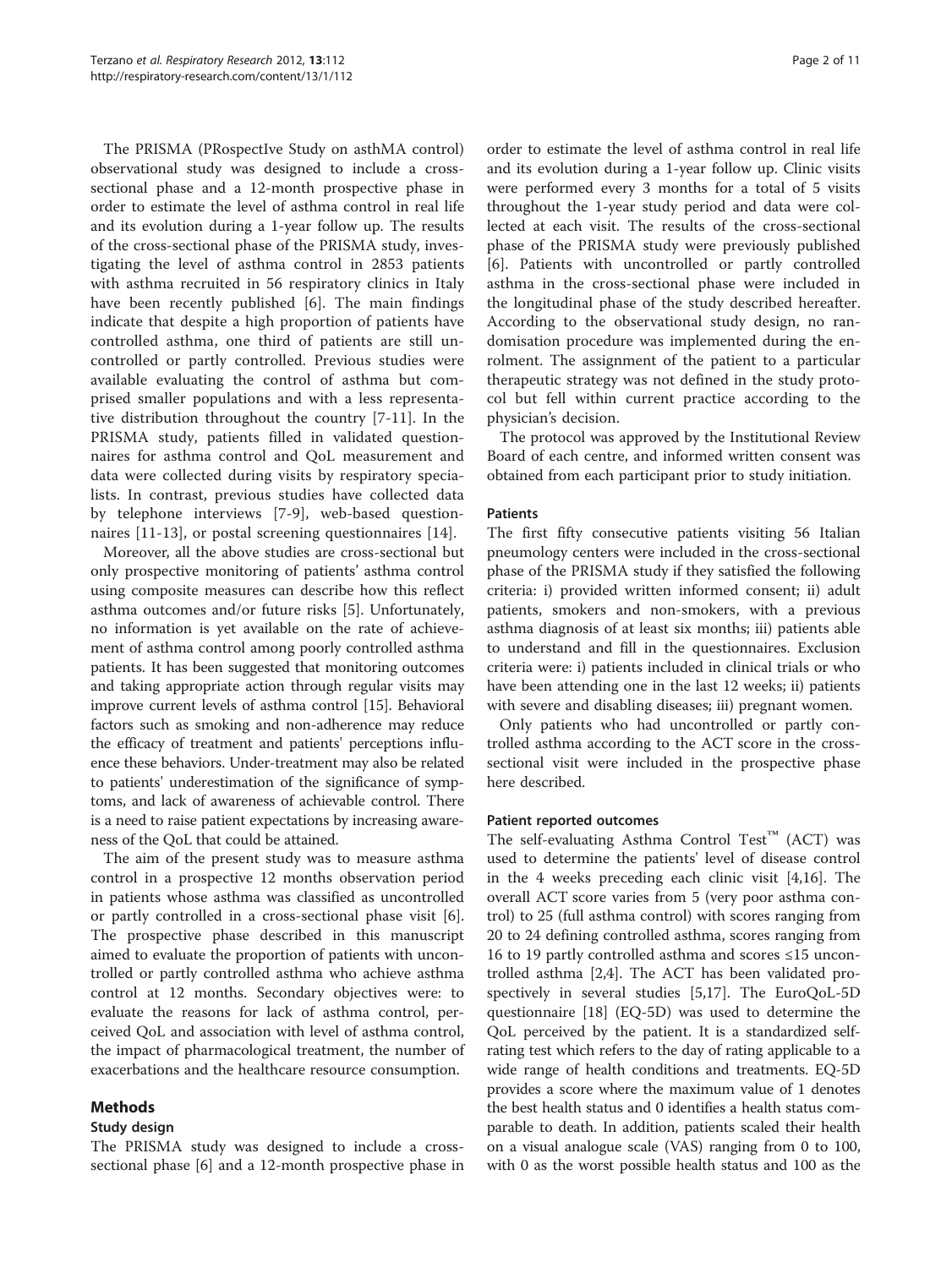best possible health status [[18](#page-9-0)]. Questionnaires were completed by each participant at each visit.

#### Other variables

Current antiasthmatic therapies were recorded at each visit (in terms of active ingredient, dosage, duration and administration method). Patients were defined as treated with a specific drug if they had evidence of treatment for at least 5 consecutive days in the 3 months before the visit. For the comparison of asthma control level among treatments, only patients who had been on that therapy in the last 4 weeks were included in the analysis to match with ACT that evaluates asthma control in the last 4 weeks [[6](#page-9-0)]. Possible reasons for poor control were described according to doctors' opinion.

Exacerbations were registered along with the consumption of healthcare resources due to asthma (hospitalizations, emergency room visits, outpatients visits) at each clinic visit.

Exacerbations were defined as worsening of symptoms requiring any of the following: an increase in therapy or systemic corticosteroids, unscheduled specialist visit or an access to an emergency room.

### Statistical analysis

Due to the lack of prospective data on asthma control in observational studies, the sample size was estimated on the basis of the AIRE cross-sectional study [\[8](#page-9-0)]. The sample size was determined in order to have a relative error lower than 30% based on available literature data. It was estimated that a sample size of at least 1270 patients with uncontrolled or partly controlled asthma in the cross-sectional phase would have allowed to detect a rate of 5.1% of patients reaching optimal asthma control at the end of the 1-year prospective phase of the study, with a 95% CI equal to  $5.1 \pm 1.40\%$  (estimating a 25% drop-out rate).

Summary statistics (mean, standard deviation) were provided for continuous variables, and absolute and relative frequency distribution was provided for categorical data. Comparisons between categorical variables were analyzed by the Chi-square test (or Fisher exact test, when appropriate). Comparisons between continuous variables were performed by the Kruskal-Wallis test. Post-hoc comparisons were performed, when applicable: in such cases, Bonferroni's correction was applied. Multivariate linear regression analyses were used in order to assess the association between the QoL (EQ-5D and VAS scores) and asthma control at the 12-month follow-up visit. Age, gender, educational level, BMI, smoking habits, asthma risk factors/triggers in the occupational environment, concomitant disease, QoL and asthma control (in the cross-sectional visit) were included as covariates. Since the independent variables have different scales, covariates were standardized. Significance was set at a two-tailed p-value of 0.05. All statistical analyses were performed by using the statistical analysis software "SAS version 9.2".

# Results

### Study population

Clinical characteristics of patients with uncontrolled or partly controlled asthma in the cross-sectional phase are summarized in Table [1](#page-3-0) and patient flow during the 12 month observation period is described in Figure [1](#page-4-0). A total of 1017 uncontrolled or partly controlled patients were enrolled from January to October 2009 and followed up for 12 months with approximately 70% attending follow-up visits (Figure [1\)](#page-4-0). The mean age was 46 years and 66.3% ( $n = 674$ ) were females. Patients with uncontrolled asthma were 566 (55.7%), those with partly controlled asthma were 451 (44.3%). Comparing patient clinical characteristics between the uncontrolled and partly controlled groups, a few significant differences were observed: uncontrolled patients reported that they had a poorer patient-doctor communication compared to the partly controlled patients (25.3% vs. 16.2%,  $p <$ 0.001); the percentage of obese patients was higher  $(22.3\% \text{ vs. } 16.6\%, \text{ p} = 0.021)$  and sinusitis was more frequent among the uncontrolled patients (13.4% vs. 8.4%,  $p = 0.012$ .

The most frequently reported therapies (at least 5 consecutive days of therapy in the last 3 months) were: a fixed combination of an inhaled corticosteroid and a long acting  $β<sub>2</sub>$  agonist (ICS/LABA) in 48.3% of patients; leukotriene receptor antagonists in 23.6% and ICS in 11.2%.

Clinical characteristics of patients  $(n = 739)$  attending the 12-month follow-up visit are summarized in Table [2.](#page-5-0)

# Asthma control

An improvement in asthma control was observed at the first follow-up visit after 3 months, where 6.9% of patients achieved full asthma control (Figure [2\)](#page-5-0). Furthermore, the proportion of patients achieving full asthma control increased over time, reaching 22.2% on the last visit, with 58.7% of patients having controlled asthma, 11.8% partly controlled asthma and 7.3% were still uncontrolled.

The main reasons for lack of asthma control as declared by treating physicians were comorbidities in 36.2% of patients, continued exposure to irritants/triggers in 34.0%, and poor adherence to therapy in 27.0% (Table [3\)](#page-6-0).

When comparing reasons for poor control after 1-year follow-up with those reported in the cross-sectional visit, poor adherence to therapy, lack of patient follow-up, poor patient-doctor communication and inadequate therapy were less frequently reported, whereas comorbidities were reported more frequently (Table [3\)](#page-6-0).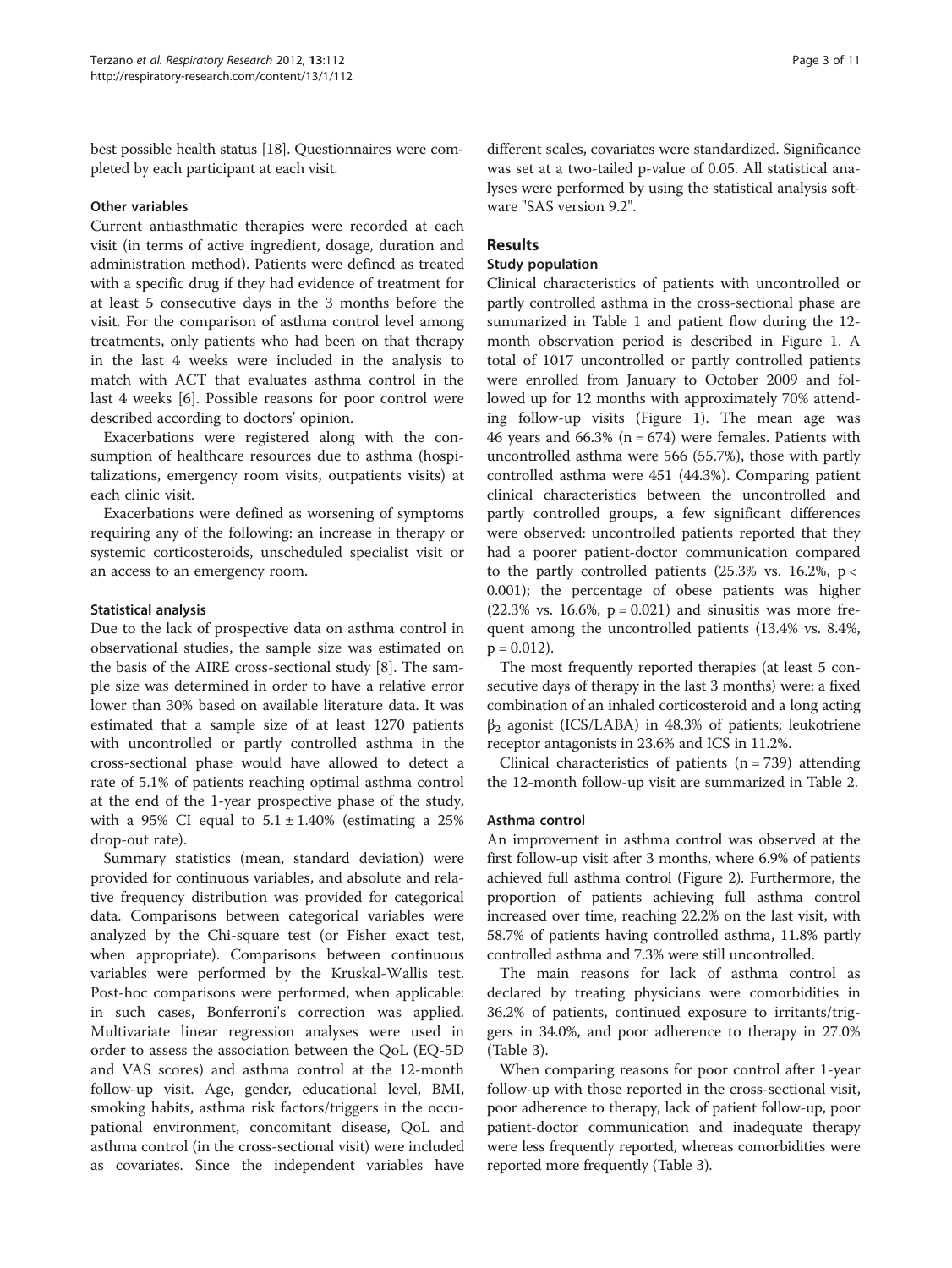#### <span id="page-3-0"></span>Table 1 Patients characteristics at the cross-sectional phase visit

|                                                          | <b>Total</b> | <b>Partly controlled</b> | Uncontrolled |
|----------------------------------------------------------|--------------|--------------------------|--------------|
| Number of patients, n (%)                                | 1017 (100)   | 451 (44.3)               | 566 (55.7)   |
| Age, years, mean (SD)                                    | 46 (15)      | 45 (15)                  | 47 (15)      |
| Gender, n (%)                                            |              |                          |              |
| Males                                                    | 343 (33.7)   | 160 (35.5)               | 183 (32.3)   |
| Females                                                  | 674 (66.3)   | 291 (64.5)               | 383 (67.7)   |
| Duration of asthma, years, mean (SD)                     | 17.4 (13.0)  | 16.4 (12.7)              | 18.2 (13.2)  |
| Body mass index categories, n (%)                        |              |                          |              |
| Obese ( $\geq 30$ kg/m <sup>2</sup> ) <sup>(1)</sup>     | 201 (19.8)   | 75 (16.6)                | 126 (22.3)   |
| Overweight ( $\geq 25$ and < 30 kg/m <sup>2</sup> )      | 357 (35.1)   | 162 (35.9)               | 195 (34.5)   |
| Normal weight ( $\geq$ 18.5 and < 25 kg/m <sup>2</sup> ) | 390 (38.4)   | 188 (41.7)               | 202 (35.7)   |
| Underweight (< 18.5 kg/m <sup>2</sup> )                  | 32(3.2)      | 12(2.7)                  | 20(3.5)      |
| Not available                                            | 37(3.6)      | 14(3.1)                  | 23(4.1)      |
| Smoking habits, n (%)                                    |              |                          |              |
| Current smokers                                          | 197 (19.4)   | 77(17.1)                 | 120 (21.2)   |
| Non-smokers                                              | 637 (62.6)   | 287 (63.6)               | 350 (61.8)   |
| Ex-smokers <sup>(2)</sup>                                | 174(17.1)    | 86 (19.1)                | 88 (15.6)    |
| Not available                                            | 9(0.9)       | 1(0.2)                   | 8(1.4)       |
| Concomitant diseases (3), n (%)                          |              |                          |              |
| Total                                                    | 640 (62.9)   | 287 (63.6)               | 353 (62.4)   |
| Rhinitis                                                 | 362 (35.6)   | 164 (36.4)               | 198 (35.0)   |
| Cardiovascular diseases                                  | 151 (14.8)   | 70 (15.5)                | 81 (14.3)    |
| Gastro-oesophageal reflux                                | 171 (16.8)   | 68 (15.1)                | 103 (18.2)   |
| Sinusitis <sup>(4)</sup>                                 | 114(11.2)    | 38 (8.4)                 | 76 (13.4)    |
| Nasal polyposis                                          | 52(5.1)      | 25(5.5)                  | 27 (4.8)     |
| Type 2 diabetes                                          | 39 (3.8)     | 14(3.1)                  | 25(4.4)      |
| Respiratory infections                                   | 43 (4.2)     | 15(3.3)                  | 28(5.0)      |
| Psychological disturbances                               | 25 (2.5)     | 9(2.0)                   | 16(2.8)      |
| Type 1 diabetes                                          | 5(0.5)       | 2(0.4)                   | 3(0.5)       |
| Other diseases                                           | 108 (10.6)   | 42 (9.3)                 | 66 (11.7)    |
| Quality of life, n                                       | 1010         | 448                      | 562          |
| EQ-5D <sup>(5)</sup> score, mean (SD)                    | 0.72(0.2)    | 0.75(0.2)                | 0.69(0.2)    |
| EQ-5D <sup>(5)</sup> VAS score, mean (SD)                | 65.1 (15.6)  | 68.6 (14.9)              | 61.5 (16.3)  |

(1) Overall p = 0.021; <sup>(2)</sup> Patients who stopped smoking since at least one year; <sup>(3)</sup> Patients could have more than one concomitant disease; <sup>(4)</sup> Overall p = 0.012; <sup>(5)</sup> EQ-5D: EuroQoL-5D questionnaire.

Among patients treated with ICS/LABA combinations, in the last 4 weeks before the end of the study  $(n = 569)$ , 19.0% had fully controlled asthma, 61.7% had controlled asthma, 12.0% had partly controlled asthma and 7.4% had uncontrolled asthma.

Three hundred and one patients were in treatment with the extrafine beclomethasone/formoterol (BDP/F) combination in a pressurized Metered Dose Inhaler (pMDI), 145 were in treatment with budesonide/formoterol (BUD/F) Dry Powder Inhaler (DPI) and 123 with fluticasone/salmeterol (FP/S; 46.3% pMDI and 53.7% DPI). When comparing the different available combinations, a

greater proportion of patients treated with the extrafine BDP/F combination achieved asthma control compared to patients treated with either BUD/F or FP/S (Table [4](#page-6-0), Figure [3\)](#page-7-0). The proportion of patients with full asthma control in the extrafine BDP/F-treated group was significantly greater than in the BUD/F-treated group (Bonferroni's corrected p < 0.001; Figure [3\)](#page-7-0). Moreover, an improvement of 3 points in the ACT score was achieved by a significantly greater proportion of BDP/F treated patients as compared to BUD/F treated patients (Table [4\)](#page-6-0). The probability of having full asthma control was higher in patients treated with extrafine BDP/F than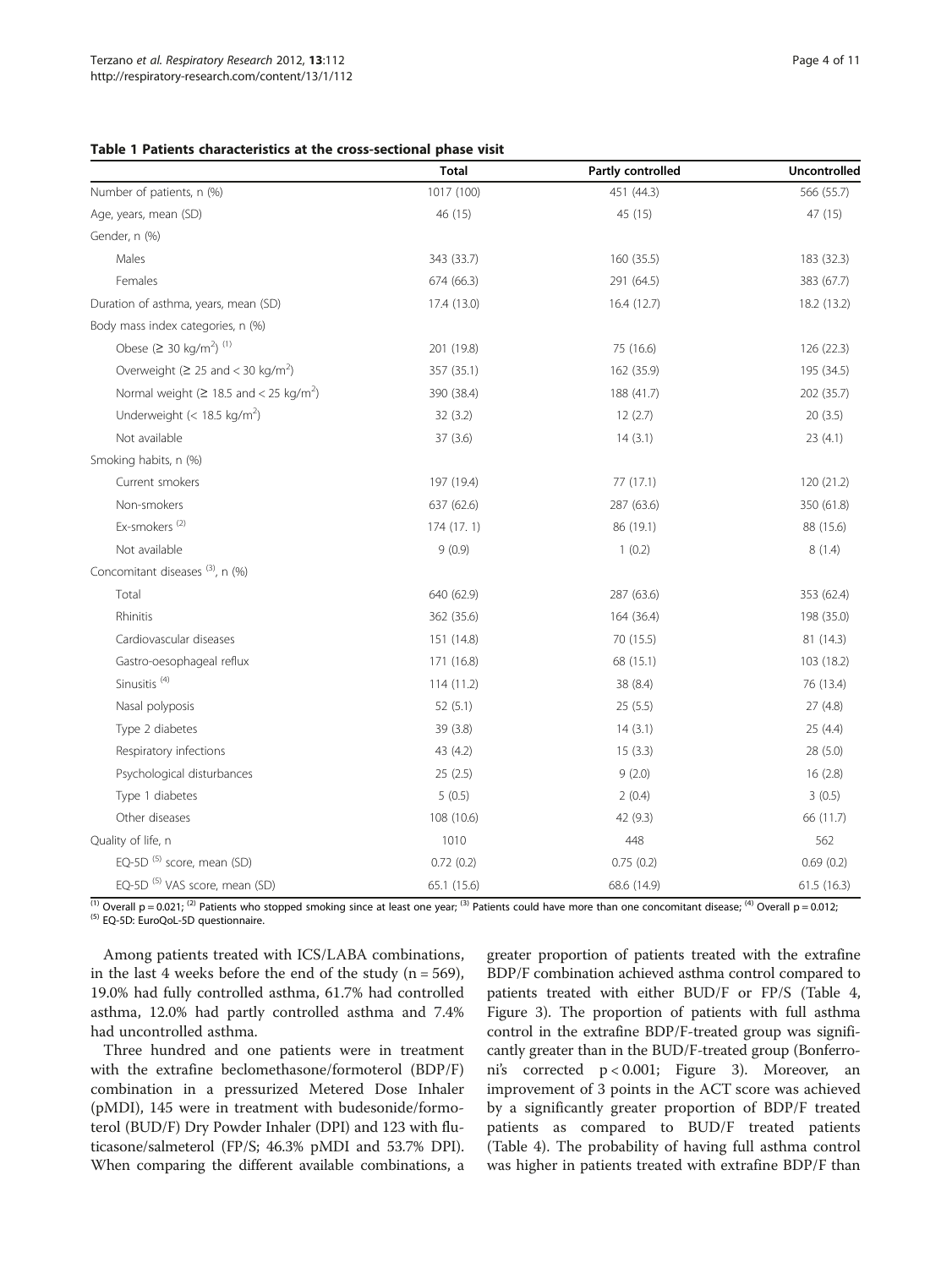<span id="page-4-0"></span>

in those receiving BUD/F (odds ratio 3.8; 95% adjusted CI: 1.733 to 8.374; Bonferroni's corrected  $p < 0.001$ ) and FP/S (odds ratio 1.9; 95% adjusted CI: 0.957 to 3.699; Bonferroni's corrected  $p = 0.075$ ).

The mean daily dose of ICS administered was approximately 2-fold lower for extrafine BDP/F compared to either BUD/F or FP/S (Table [4](#page-6-0)).

#### Quality of life and exacerbations

The EQ-5D and VAS scores at the 12-month follow-up visit were higher in patients with controlled asthma as compared to patients with partly controlled or uncontrolled asthma (Table [2](#page-5-0)). When covariates were taken into account, control at the 12-month visit, age and QoL in the cross-sectional visit were shown to be associated with 12-month QoL ( $p < 0.001$ ).

Patients treated with extrafine BDP/F had a significantly higher EQ-5D score compared to BUD/F (0.88  $± 0.18$  vs.  $0.82 ± 0.19$ , Bonferroni's corrected  $p = 0.001$ ; Figure [4](#page-7-0)). Furthermore, a significantly higher VAS score was detected in the extrafine BDP/F-treated group (82.7  $\pm$  12.5) compared to either BUD/F (74.9  $\pm$ 14.1, Bonferroni's corrected p < 0.0001) or FP/S-treated patients (77.0  $\pm$  13.6, Bonferroni's corrected p < 0.001; Figure [4](#page-7-0)).

A total of 589 exacerbations were reported during the 1-year follow up. The percentage of patients reporting exacerbations was lower, at all follow-up visits, in patients with controlled asthma compared to the sum of patients with partly controlled and uncontrolled asthma  $(p < 0.001)$ . In the last 3 months before the end of the study, at least one exacerbation was reported by 67% of patients with partly controlled and uncontrolled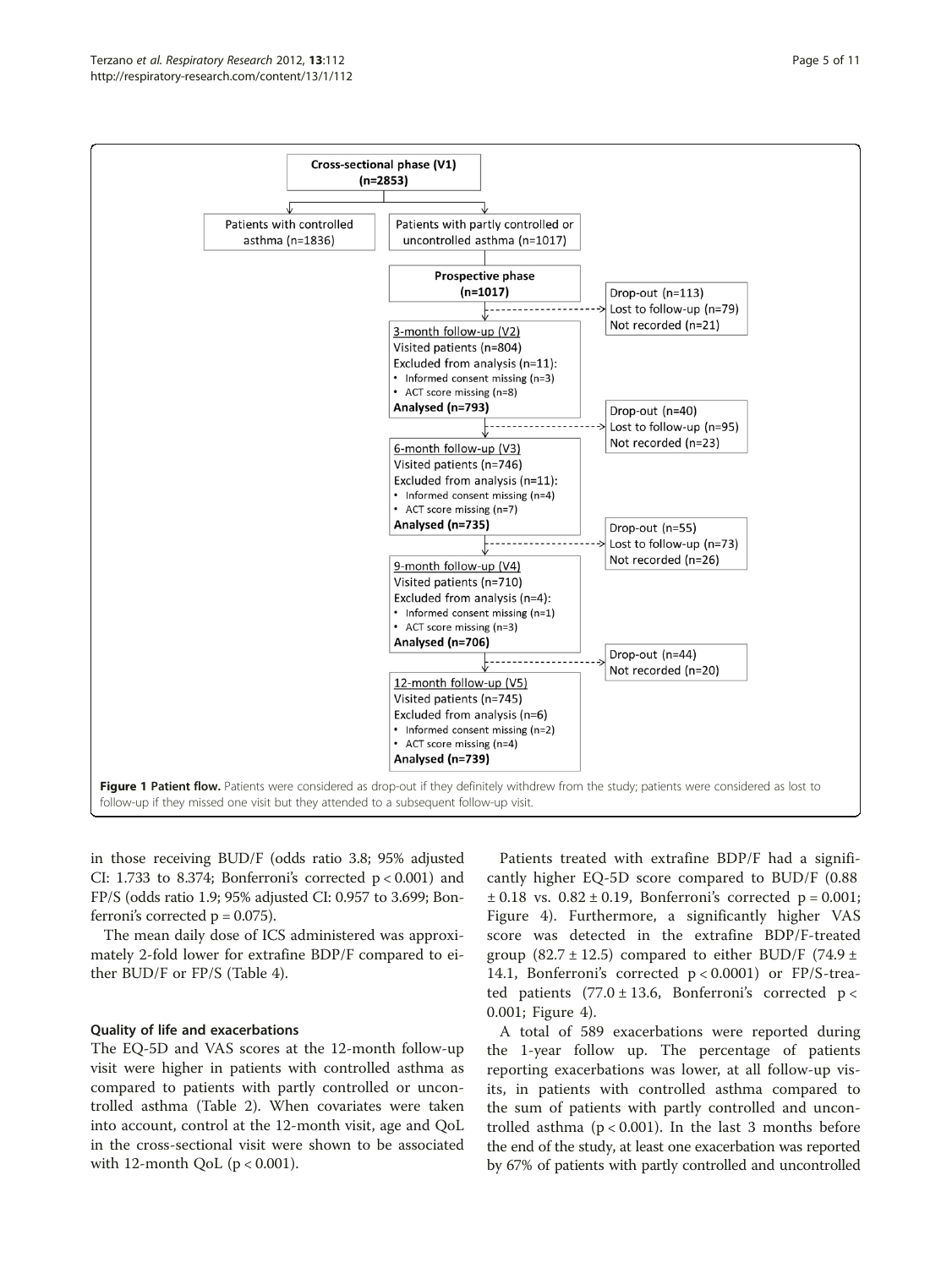<span id="page-5-0"></span>

|                                             | Total       | Controlled  | Partly controlled | <b>Uncontrolled</b> | Overall p-value        |
|---------------------------------------------|-------------|-------------|-------------------|---------------------|------------------------|
| Number of patients, n (%)                   | 739         | 598 (80.9)  | 87 (11.8)         | 54 (7.3)            |                        |
| Smoking habits, n (%) <sup>(1)</sup>        |             |             |                   |                     | 0.437                  |
| Current smokers                             | 136 (18.4)  | 113 (18.9)  | 14(16.1)          | 9(16.7)             |                        |
| Non-smokers                                 | 468 (63.3)  | 384 (64.2)  | 50 (57.5)         | 34 (63.0)           |                        |
| Ex-smokers <sup>(2)</sup>                   | 128 (17.3)  | 97 (16.2)   | 21(24.1)          | 10(18.5)            |                        |
| Not available                               | 7(0.9)      | 4(0.7)      | 2(2.3)            | 1(1.9)              |                        |
| Improvement of 3 points in ACT score, n (%) | 642 (86.9)  | 572 (95.7)  | 55 (63.2)         | 15(27.8)            | < 0.001 <sup>(3)</sup> |
| Quality of life, n                          | 733         | 593         | 86                | 54                  |                        |
| $EQ-5D(4)$ score, mean (SD)                 | 0.87(0.19)  | 0.91(0.13)  | 0.71(0.23)        | 0.62(0.30)          | < 0.001 <sup>(5)</sup> |
| $EQ-5D(4)$ VAS score, mean (SD)             | 80.0 (13.6) | 83.8 (10.2) | 67.2(12.1)        | 58.9 (16.0)         | < 0.001 <sup>(6)</sup> |
| Antiasthmatic therapy, n (%) <sup>(7)</sup> |             |             |                   |                     |                        |
| No therapy                                  | 59 (8.0)    | 55(9.2)     | 3(3.5)            | 1(1.9)              |                        |
| <b>ICS /LABA</b>                            | 602 (81.5)  | 484 (80.9)  | 72 (82.8)         | 46 (85.2)           |                        |
| <b>LTRA</b>                                 | 237(32.1)   | 165 (27.6)  | 42 (48.3)         | 30 (55.6)           |                        |
| ICS                                         | 71(9.6)     | 55 (9.2)    | 7(8.1)            | 9(16.7)             |                        |
| Short-acting $\beta_2$ agonist              | 42(5.7)     | 21(3.5)     | 13 (14.9)         | 8(14.8)             |                        |

 $\overline{^{(1)}}$  Smoking habits was reported only at the cross-sectional phase visit; <sup>(2)</sup> Patients who stopped smoking since at least one year; <sup>(3)</sup> Bonferroni's corrected  $p$  < 0.001 for all comparisons; <sup>(4)</sup> EQ-5D: EuroQoL-5D questionnaire; <sup>(5)</sup> Bonferroni's corrected  $p$  < 0.001 patients with controlled asthma vs. patients with partly controlled and uncontrolled asthma; Bonferroni's corrected p = 0.060 patients with partly controlled asthma vs. patients with uncontrolled asthma; <sup>(6)</sup> Bonferroni's corrected  $p < 0.001$  patients with controlled asthma vs. patients with partly controlled and uncontrolled asthma; Bonferroni's corrected  $p = 0.004$  patients with partly controlled asthma vs. patients with uncontrolled asthma; <sup>(7)</sup> Data are percentage of patients in each category of asthma control reporting therapies for at least 5 consecutive days in the last 3 months; patients could have more than one pharmacologic class therapy; ICS: inhaled corticosteroids; LABA: long-acting  $\beta_2$ agonist; LTRA: leukotriene receptor antagonists.

asthma compared to 6% of patients with controlled asthma  $(p < 0.001)$ .

The percentage of patients reporting exacerbations in the last 3 months before the 12-month visit was 13.3% in patients treated with extrafine BDP/F, 13.1% in



patients treated with BUD/F and 20.3% in patients treated with FP/S.

#### Consumption of healthcare resources

A significant decrease in healthcare resource consumption was detected during the 1-year follow-up (Figure [5](#page-7-0)). The percentage of patients requiring an outpatient visit in the last 3 months before the 12-month visit was reduced approximately 3-fold to 24.5% (compared to 62% at the beginning of the study,  $p < 0.001$ ). The proportion of patients that were admitted to hospital was also reduced from 5.8% in the cross-sectional visit to 0.5% in the 12-month follow-up visit  $(p < 0.001)$ . The frequency of emergency room visits was also significantly reduced, from 15.4% in the cross-sectional visit to 1.9% in the last follow-up visit ( $p < 0.001$ ).

# Discussion

PRISMA is the first prospective observational study specifically designed to evaluate the proportion of patients achieving asthma control during a 1-year follow-up in real life conditions.

The main findings from this prospective study demonstrate that 22.2% of patients that previously had partly controlled or uncontrolled asthma (n = 739) achieved full asthma control after 1 year, 58.7% had controlled asthma,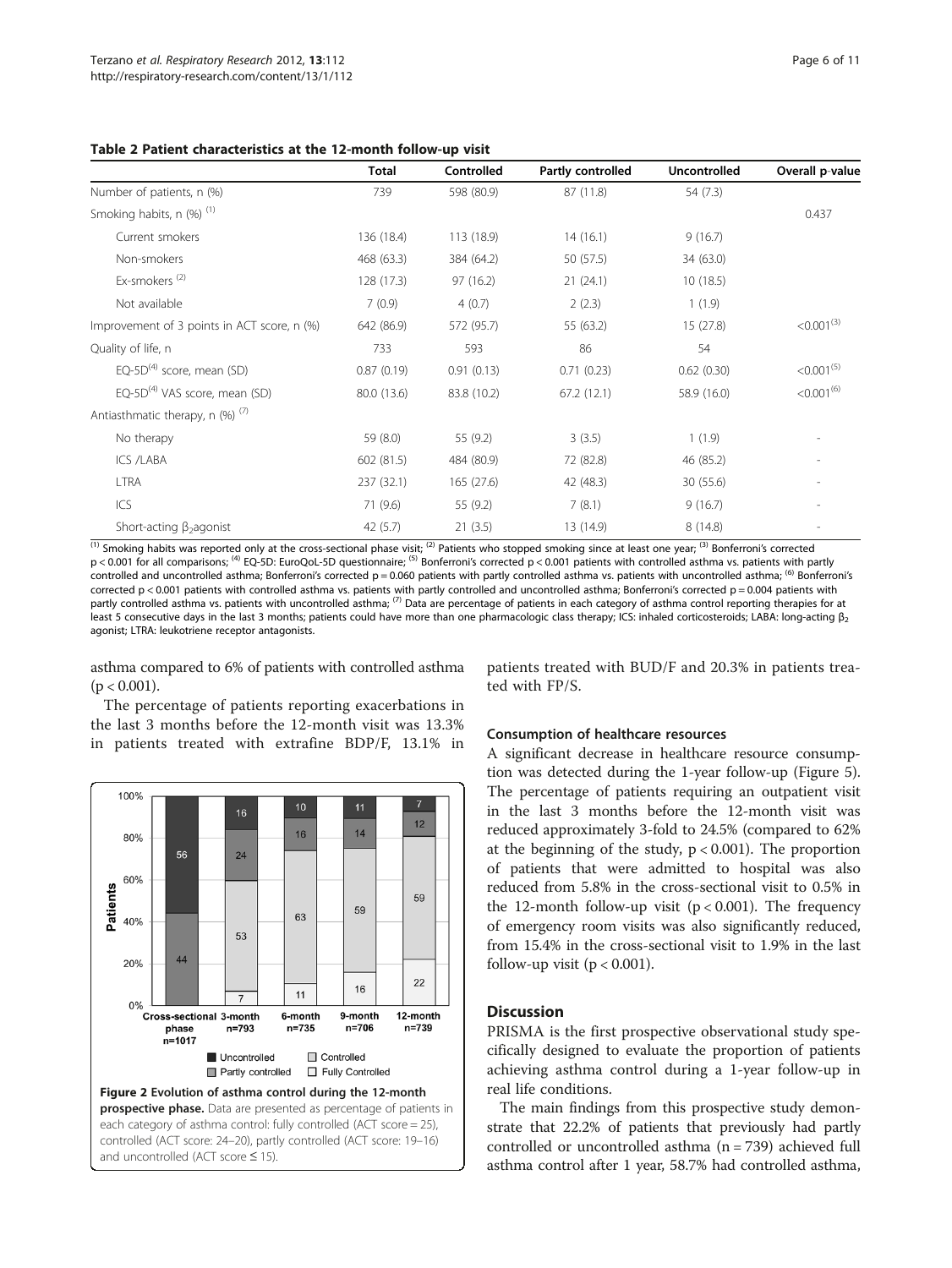| Reasons for lack of asthma control.      | Cross-sectional phase visit | 12-month follow-up visit |                        |  |
|------------------------------------------|-----------------------------|--------------------------|------------------------|--|
| $n$ (%) $^{(1)}$                         | Total $n = 1017$            | Total $n = 141$          | p-value <sup>(2)</sup> |  |
| Comorbidities                            | 154 (15.1)                  | 51 (36.2)                | < 0.001                |  |
| Continued exposure to irritants/triggers | 295 (29.0)                  | 48 (34.0)                | 0.238                  |  |
| Poor adherence to therapy                | 440 (43.3)                  | 38 (27.0)                | < 0.001                |  |
| Smoking habits                           | 154 (15.1)                  | 11(7.8)                  | 0.020                  |  |
| Lack of patient follow up                | 405 (39.8)                  | 9(6.4)                   | < 0.001                |  |
| Inadequate therapy                       | 202 (19.9)                  | 8(5.7)                   | < 0.001                |  |
| Poor patient-doctor communication        | 216(21.2)                   | 5(3.6)                   | < 0.001                |  |
| Inadequate inhalation technique          | 63(6.2)                     | 4(2.8)                   | 0.125                  |  |

<span id="page-6-0"></span>Table 3 Comparison between the reasons for lack of asthma control at the cross-sectional visit and at the 12-month follow-up visit

 $\frac{(1)}{(1)}$  According to the doctor's opinion; Patients could have more than one reason; <sup>(2)</sup> Fisher exact test between the cross-sectional visit and the 12-month follow-up visit.

11.8% had partly controlled asthma and 7.3% were still uncontrolled.

Among those patients who, after the 1-year follow-up, did not attain asthma control ( $n = 141$ ), the reasons were anyway different, according to the physician assessment, from those at study start. Actually, when comparing the last visit of the prospective phase with the cross-sectional visit, reasons for lack of asthma control changed from lack of adequate therapy/follow-up/communication or smoking habits, i.e. all external factors that therefore can be improved by a better asthma care, to the presence of comorbidities. This finding suggests that during 1-year monitoring in real life conditions, an improvement in

patient behavioral factors that contribute to the lack of asthma control such as adherence to medication, patientdoctor communication and follow up can be obtained. An additional observation coming from the present study is that the rate of outpatients visits, hospitalizations and emergency room visits was reduced approximately 3-fold by the end of the follow-up period. This is in line with the AIRE study that examined the use of healthcare resources in 7 European countries and showed that worse asthma control was associated with an increased requirement for unscheduled care and higher costs [[8](#page-9-0)].

Moreover, our findings indicate that asthma control can be achieved in a great proportion of patients treated

|                                                    | Total $n = 569$ | BDP/F extrafine $n = 301$ | $BUD/F n = 145$ | $FP/S n = 123$ | Overall p-value        |
|----------------------------------------------------|-----------------|---------------------------|-----------------|----------------|------------------------|
| Level of asthma control, n (%)                     |                 |                           |                 |                | $0.001^{(1)}$          |
| Fully controlled                                   | 108 (19.0)      | 77 (25.6)                 | 12(8.3)         | 19 (15.4)      |                        |
| Controlled                                         | 351 (61.7)      | 173 (57.5)                | 102 (70.3)      | 76 (61.8)      |                        |
| Partly controlled                                  | 68 (12.0)       | 31(10.3)                  | 18 (12.4)       | 19 (15.4)      |                        |
| Uncontrolled                                       | 42(7.4)         | 20(6.6)                   | 13(9.0)         | 9(7.3)         |                        |
| Current smokers, n (%)                             | 110(19.3)       | 69 (22.9)                 | 25(17.2)        | 16 (13.0)      | 0.617                  |
| Fully controlled                                   | 25(22.7)        | 20(29.0)                  | 3(12.0)         | 2(12.5)        | 0.135                  |
| Controlled                                         | 66 (60.0)       | 39 (56.5)                 | 17(68.0)        | 10(62.5)       |                        |
| Partly controlled                                  | 12(10.9)        | 7(10.1)                   | 3(12.0)         | 2(12.5)        |                        |
| Uncontrolled                                       | 7(6.4)          | 3(4.4)                    | 2(8.0)          | 2(12.5)        |                        |
| ACT score, mean (SD)                               | 21.5(3.4)       | 22.0(3.4)                 | 20.7(3.6)       | 21.3(3.3)      | < 0.001 <sup>(2)</sup> |
| Improvement of 3 points in ACT score, n (%)        | 493 (86.6)      | 268 (89.0)                | 116 (80.0)      | 109 (88.6)     | $0.024^{(3)}$          |
| Daily Dose of ICS, n                               | 537             | 287                       | 141             | 122            |                        |
| Mean mcg (SD)                                      | NA.             | 318.8 (114.3)             | 651.1 (291.2)   | 750.6 (371.7)  | < 0.001 <sup>(4)</sup> |
| Patients with exacerbation, $n$ (%) <sup>(5)</sup> | 84 (14.8)       | 40 (13.3)                 | 19(13.1)        | 25(20.3)       | 0.145                  |

Table 4 Characteristics of patients treated with ICS/LABA fixed combinations for at least 4 weeks before the 12-month follow-up visit

BDP/F: beclomethasone/formoterol; BUD/F: budesonide/formoterol; FP/S: fluticasone/salmeterol; <sup>(1)</sup> Bonferroni's corrected p = 0.001 BDP/F vs. BUD/F; <sup>(2)</sup> Bonferroni's corrected p < 0.001 BDP/F vs. BUD/F; Bonferroni's corrected p = 0.039 BDP/F vs. FP/S; <sup>(3)</sup> Bonferroni's corrected p = 0.029 BDP/F vs. BUD/F; <sup>(4)</sup> Bonferroni's corrected p = 0.029 BDP/F vs. BUD/F; <sup>(4)</sup> Bonferroni's corre p < 0.001 BDP/F vs. BUD/F and FP/S; Bonferroni's corrected p < 0.001 BUD/F vs. FP/S; (5) Reported in the last 3 months before the 12-month visit.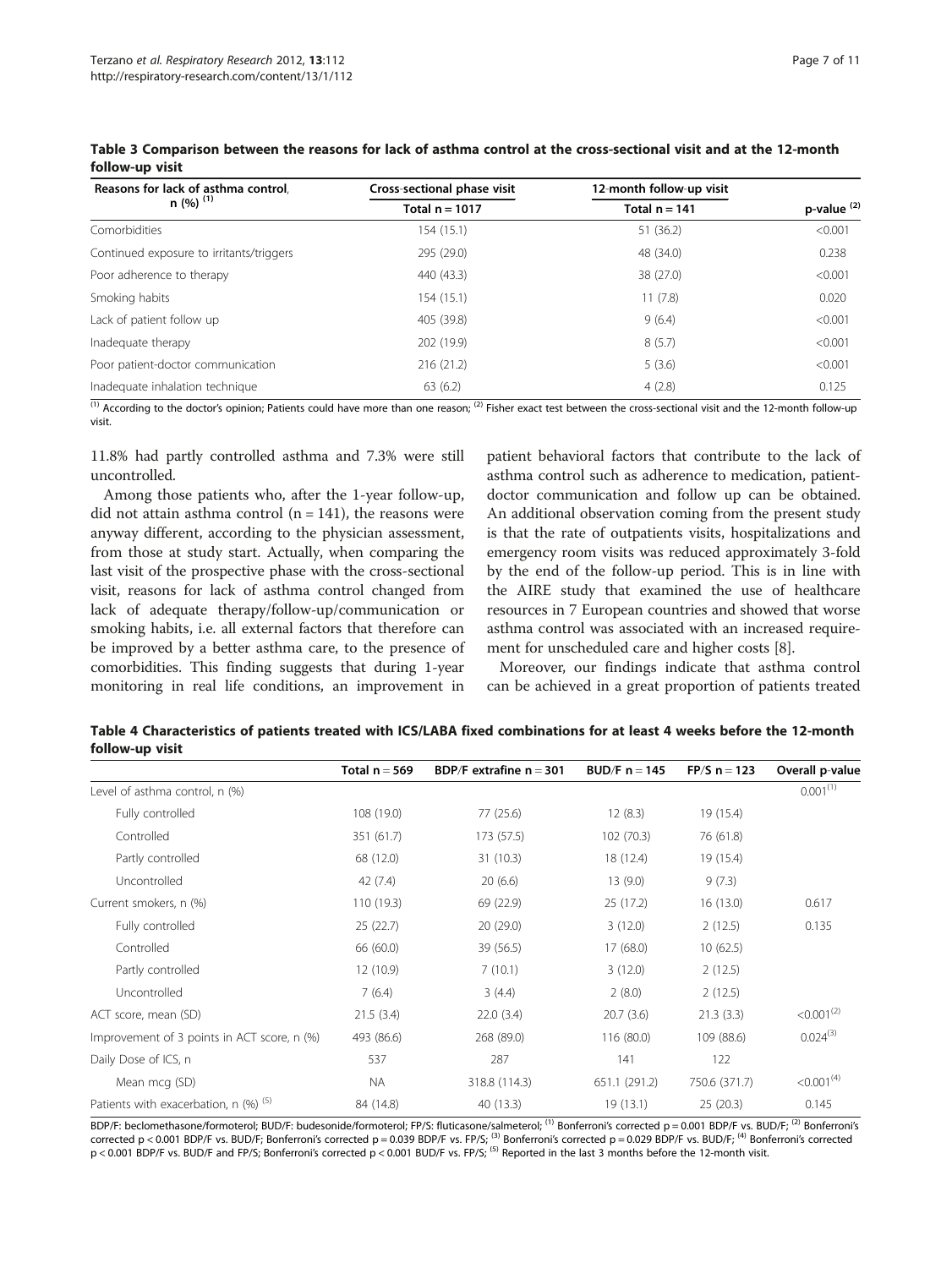<span id="page-7-0"></span>

with the ICS/LABA fixed combinations, which is in agreement with recent observational studies reporting the ICS/LABA combination being the most effective treatment choice [\[19-21](#page-9-0)]. In a 12-month office-based observational study, patients recently started on FP/S combination, had significantly greater improvement in both asthma control and QoL, compared with patients newly started on





montelukast [\[20\]](#page-9-0). Another study with a 12-month real life observation period showed a greater change in asthma control score in FP/S treated patients compared to other forms of treatment that were in accordance with asthma treatment guidelines (including BUD/F but not including BDP/F extrafine) [\[21\]](#page-9-0). We observed that a greater proportion of patients treated with extrafine BDP/F fixed combination achieved good asthma control and the maximum ACT score (i.e. full control) compared to either BUD/F or FP/S -treated patients, the difference being significant versus BUD/F. Moreover, the proportion of patients achieving a clinically meaningful change in ACT score (3 points) was greater in BDP/F treated patients compared to BUD/F treated patients. We considered only patients who had been on the same therapy in the last 4 weeks for the comparison of asthma control level among treatments to match with ACT that evaluates asthma control in the last 4 weeks.

As regards QoL assessed by EQ-5D, an improvement of approximately 21% was observed after 1 year in the whole population studied. When looking at patients treated with ICS/LABA fixed combinations, extrafine BDP/F-treated patients experienced significantly higher QoL compared to either BUD/F or FP/S-treated patients at the end of the 12-month observation period. These results are consistent with those obtained in the crosssectional phase of the PRISMA study [[6\]](#page-9-0) and may be attributed to the formulation of this combination, which is characterized by extrafine particles able to reach and treat the whole bronchial tree, including small airways [[22\]](#page-9-0). Indeed, asthma control and QoL correlate with functional parameters reflecting small airways function and improvements in ventilation heterogeneity are associated with improvements in symptoms [\[23,24\]](#page-9-0).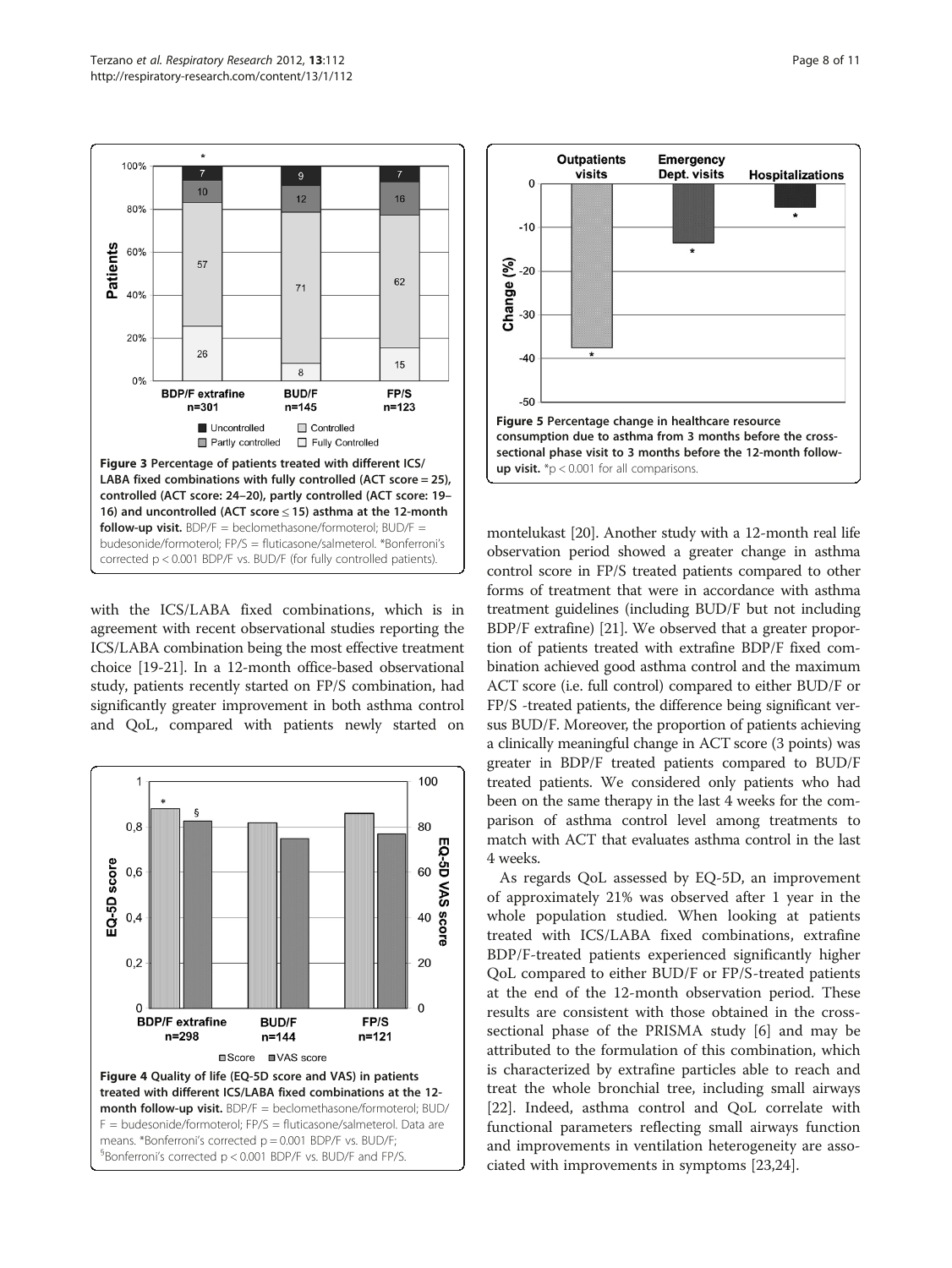A better asthma control with extrafine BDP/F combination compared to BUD/F and FP/S combinations was recently shown in two observational cross-sectional studies [\[6,25](#page-9-0)]. This is also confirmed by results from a recent observational study which showed that initiating or increasing therapy with an extrafine beclomethasone formulation results in similar or better asthma control compared with non-extrafine fluticasone [\[26](#page-9-0)].

The evidence of improvement in asthma control and QoL in patients treated with extrafine formulations compared to large particles formulations is supported by randomized controlled trials (RCTs) [\[27,28](#page-9-0)]. Moreover, an RCT demonstrated that a greater asthma control was achieved in patients treated with extrafine BDP/F combination compared to the same drugs administered with separate inhalers delivering large particles [[29\]](#page-10-0). This evidence is particularly interesting when compared with similarly designed studies with the other two available combinations, as shown in a recently published review, thus supporting the concept of greater efficacy of BDP/F due to extrafine particles [[30\]](#page-10-0).

The difference in asthma control was detected despite the lower ICS dose and the higher percentage of smokers in the BDP/F patient cohort. This is of particular interest since smoking is associated with an increased risk of poor control [\[31,32\]](#page-10-0) and asthmatic smokers are less responsive to ICS therapy [[33,34\]](#page-10-0). Our findings support the concept that the tobacco smoke-drug particle interactions, which contribute to drug resistance, are less likely to occur in case of extra-fine formulations [\[35](#page-10-0)]. Together, these results suggest that asthmatic smokers can particularly benefit from extrafine BDP/F combination. This is also supported by a recently published prospective real-life study showing significant improvements in pulmonary function and asthma control in patients treated with extrafine BDP/F combination with the same treatment benefits observed in former or current smokers compared with non-smoking asthmatics [\[36\]](#page-10-0).

Someone may argue that the level of asthma control detected in the present study is quite high compared to the GOAL study in which patients were stepped up for a 1-year period to the highest recommended dose of FP/S combination [\[37](#page-10-0)]. However, this difference can be explained by the different patient population, definition of control and way of measuring it. In the GOAL study only patients with uncontrolled asthma were recruited and the definition of control as from asthma international guidelines included lung function. Moreover, the definition of "total control" used in the GOAL study was very stringent (defined by achievement of all specified criteria for 7 weeks in each 8-week period) and now abandoned [\[1,2](#page-9-0)]. By contrast, the ACT used in the present study is a validated patient reported outcome [[4,5,16,17](#page-9-0)] and does not include lung function which has been shown having minimal

impact on the reliability, responsiveness, and both crosssectional and prospective validity of the instrument [[38](#page-10-0)].

Observational studies present some limitations such as the possibility of unmeasured or unrecognized confounding factors or influences on prescribing. These results should be interpreted in light of the inherent limitations of nonrandomized, uncontrolled studies. However, these limits are balanced by the broader applicability of observational real life data on larger and more representative patient populations with common co-morbidities and that can identify clinically important differences among treatments [\[39](#page-10-0)]. By contrast, RCTs have limited external validity as they have been performed on highly selected patient populations and most of the participants currently under asthma treatment in the community are not represented [\[40](#page-10-0)].

In conclusion, the main findings from this prospective phase of the PRISMA study demonstrate that an improvement in asthma control can be achieved during a 1-year monitoring in a real life setting. Furthermore, patients have improved QoL and reduced hospital visits. Fixed combination of extrafine BDP/F was associated with significant benefit in terms of asthma control and QoL compared to large-particles combinations, this advantage likely being attributed to the extrafine formulation.

#### Competing interest

Giovanni Cremonesi: Employee of Chiesi Farmaceutici S.p.A, Eleonora Ingrassia: Employee of Chiesi Farmaceutici S.p.A, Gabriele Nicolini: Employee of Chiesi Farmaceutici S.p.A, Luigi Allegra: Consultant fees: GSK (I), Astrazeneca (I), Chiesi (I), Boehringer Mannheim (I), Zambon (I), IBSA (CH), Procter & Gamble (UK), Cotherix (USA). Reimbursements for attending a symposia: GSK (I), Astrazeneca (I), Chiesi (I), Boehringer Ingelheim (I), Eurodrug NL) Angelini (I). Fees for speaking: Menarini (I), Boehringer Ingelheim (I), IBSA (CH), Eurodrug (NL). Funds for research: Angelini (I). Funds for members of staff: Cotherix (USA) Exalee (USA), IBSA (CH). All other authors declare no competing interest.

#### Authors' contributions

All of the authors contributed to the definition of the study protocol, data interpretation and writing of the manuscript. All of the authors read and approved the final manuscript

#### Acknowledgements

Best enrollers (more than 70 patients enrolled) for PRISMA study were: C. Terzano (Policlinico Umberto I, Roma), M. Sofia (AORN Monaldi, Napoli), P. Menna (Ospedale Cristo Re, Roma), F. Pezzuto (Ospedale "Amico Gaetano Fucito"Mercato San Severino, Slaerno), V. Dipietro (Ospedale G.F. Ingrassia, Palermo), G. Girbino (Policlinico G. Martino, Messina). Participants with significant contribution (>69 enrolled patients >51) were: P. Bosco (Centro Catanese di Medicina e Chirurgia, Catania), M. Sforza (ASL BAT Andria, Andria), D. Ansalone (Ospedale G. da Procida, Salerno), D. De Sanctis (Ospedale di Atri, Atri), G. Failla (Ospedale Regina Apostolorum, Albano Laziale, Roma), V. Formisano (Ospedale Civile, Maddaloni, Caserta), A. Pennisi (Casa di Cura MUSUMECI Gecas, Gravina, Catania), W. Castellani (Ospedale Careggi, Firenze), M. Papale (I.F.O. Regina Elena, Roma), E. Giua Marassi (Ospedale Pneumologico R. Binaghi, Cagliari), R. Perra (I.N.R.C.A. Centro per le Broncopneumopatie IRCCS, Cagliari), E. Piccolini (Ospedale Santo Spirito, Casale Monferrato, Alessandria), S. Privitera (Centro per la Prevenzione e il Monitoraggio per l'insufficienza respiratoria, Giarre, Catania), R. Tazza (ASL4 Terni, Terni), M. Manzella (Servizio Territoriale di Pneumologia, San Severo, Foggia), G. Simon (Az. Osp. Villa Sofia CTO, Palermo), E. Marchi (I.N.R.C.A.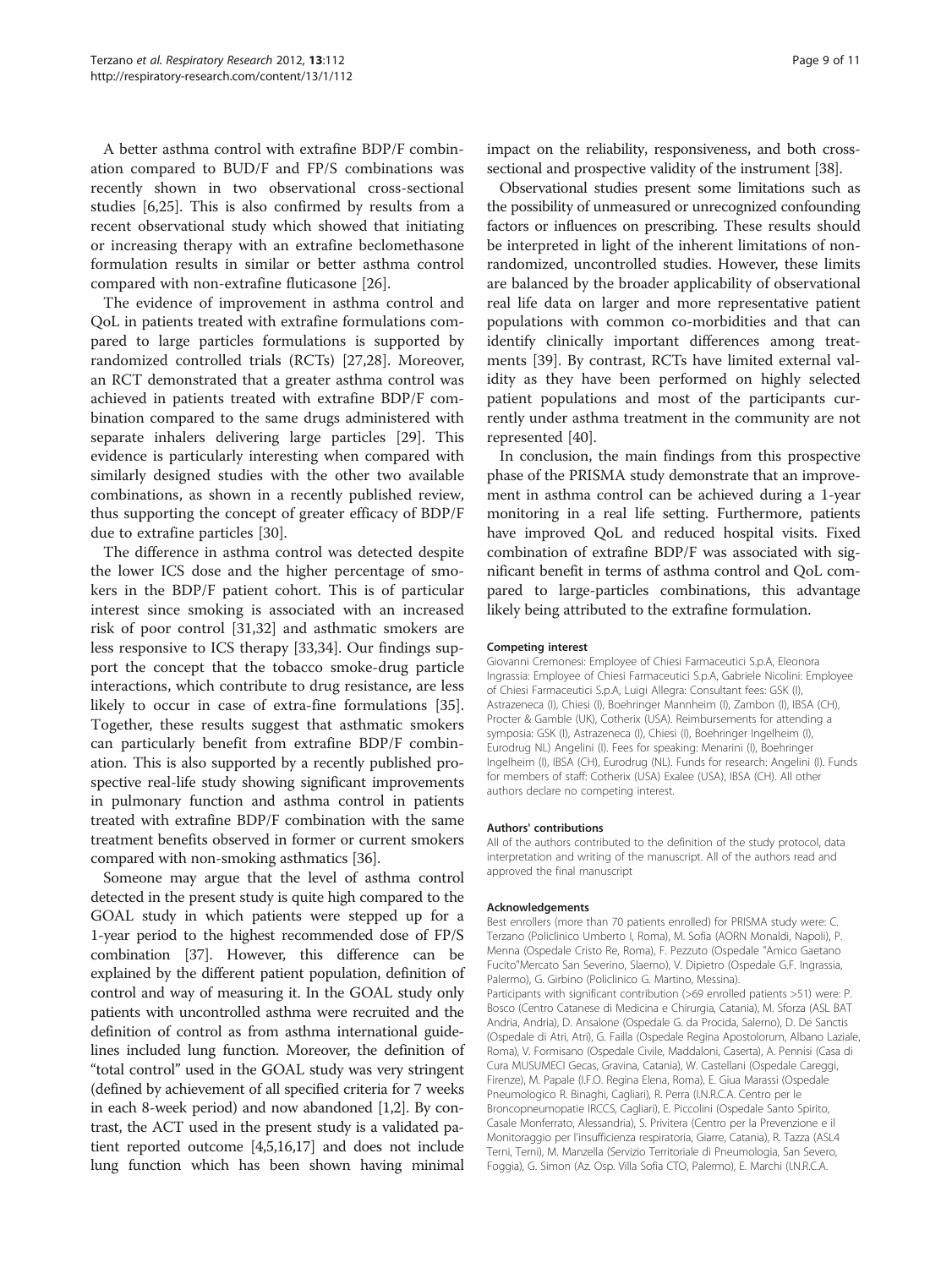<span id="page-9-0"></span>Centro per le Broncopneumopatie, Casatenovo, Lecco), M. Nalin (Ospedale Santa Maria degli Angeli, Pordenone), V. Roncoroni (Ospedale Valduce, Como). Participants (>50 enrolled patients) were: F. Crismancich (Casa di Cura Pineta del Carso, Trieste), L. Ferramosca (Ospedale Civile Pispico, Poggiardo, Lecce), M. La Porta (Ospedale Ferro Branciforti Capra, Leonforte, Enna), N. Luzi (Ospedale Santo Spirito, Roma), B. Moscatelli (Ospedale San Giovanni Calibita FBF, Roma), S. Nardini (Ospedale Civile, Vittorio Veneto, Treviso), O. Resta (Policlinico Consorziale, Bari), P. Scavalli (Distretto 5 AUSL di Viterbo, Civita Castellana), A. Tubaldi (Ospedale di Macerata, Macerata), C. Zamprogna (Ospedale Amedeo di Savoia, Torino), A. Zedda (Ospedale S. Maria della Pietà Camilliani, Casoria, Napoli), V. Di Rienzo (ASL Frosinone, Frosinone), R. Numeroso (Casa di Cura Clinica San Carlo, Paderno Dugnano, Milano), E. Berardi (Ospedale M. Bufalini, Cesena), A. Scaramozzino (Policlinico Madonna della Consolazione, Reggio Calabria), G. Cremona (Istituto Scientifico San Raffaele, Milano), M. Torlasco (Ospedale Civile, Voghera), M. P. Foschino (Ospedale D'Avanzo, Foggia), O. Guarino (Ospedale S. Pietro Fatebenefratelli, Roma), G. Idotta (Ospedale Civile, Cittadella, Padova), R. Capra (Azienda Ospedaliera di Parma, Parma), L. Donateo (Azienda Unità Sanitaria Locale Lecce), M. Naldi (Ospedale San Donato, Arezzo), L. Bartolucci (Ospedale Narni-Amelia, Narni), V. Valenti (Policlinico San Donato, San Donato M.se), P. Rottoli (Az. Osp. Univ. Senese, Policlinico Le Scotte, Siena), P. Candoli (Ospedale Umberto I, Lugo, Ravenna), A. Moretti (Ospedale Sant' Andrea, La Spezia), M. Bevilacqua (Ospedale Civile CPO, Ostia, Roma), G. Cocco (A.O.R.N. A. Cardarelli, Napoli), R. Aquilina (Ospedale Unificato d'Imperia, Imperia). The authors thank Medidata for data collection and analysis and Dr Selene Mogavero and Dr Colin G. Egan (Primula Multimedia) who provided skilful editorial assistance.

#### Author details

<sup>1</sup> Respiratory Diseases Unit, Department of Cardiovascular and Respiratory Sciences, 'Sapienza' University of Rome, Viale del Policlinico 155, 00161, Rome, Italy. <sup>2</sup>Medical Affairs Department, Chiesi Farmaceutici S.p.A, Via Palermo 26/A, 43122, Parma, Italy. <sup>3</sup>Institute of Respiratory Medicine, University of Messina, Via Consolare Valeri, Gazzi, 98125, Messina, Italy. 4 Department of Respiratory Medicine, Azienda Ospedaliera Monaldi, Second University of Naples, Via Leonardo Bianchi, 80131, Naples, Italy. 5 Thoracopulmonary Department, University of Milan, Fondazione IRCCS Cá Granda Ospedale Maggiore Policlinico, Via Francesco Sforza 28, 20122, Milan, Italy.

#### Received: 18 October 2012 Accepted: 29 November 2012 Published: 6 December 2012

#### References

- Global Initiative for Asthma (GINA): Global Strategy for Asthma Management and Prevention; Updated 2010. Available from: [http://www.ginasthma.org/.](http://www.ginasthma.org/)
- 2. National Heart, Lung, and Blood Institute: National Asthma Education and Prevention Program. Expert Panel Report 3: Guidelines for the Diagnosis and Management of Asthma; Full Report 2007. Available from: [http://www.nhlbi.](http://www.nhlbi.nih.gov/) [nih.gov/](http://www.nhlbi.nih.gov/).
- 3. Bateman ED, Bousquet J, Keech ML, Busse WW, Clark TJ, Pedersen SE: The correlation between asthma control and health status: the GOAL study. Eur Respir J 2007, 29:56–62.
- 4. Baiardini I, Braido F, Bindslev-Jensen C, Bousquet PJ, Brzoza Z, Canonica GW, et al: Recommendations for assessing patient-reported outcomes and health-related quality of life in patients with urticaria: a GA(2) LEN taskforce position paper. Allergy 2011, 66:840–844.
- Reddel HK, Taylor DR, Bateman ED, Boulet LP, Boushey HA, Busse WW, et al: An official American Thoracic Society/European Respiratory Society statement: asthma control and exacerbations: standardizing endpoints for clinical asthma trials and clinical practice. Am J Respir Crit Care Med 2009, 180:59–99.
- 6. Allegra L, Cremonesi G, Girbino G, Ingrassia E, Marsico S, Nicolini G, et al: Real-life prospective study on asthma control in Italy: cross-sectional phase results. Respir Med 2012, 106:205–214.
- Partridge MR, van der Molen T, Myrseth SE, Busse WW: Attitudes and actions of asthma patients on regular maintenance therapy: the INSPIRE study. BMC Pulm Med 2006, 6:13.
- 8. Rabe KF, Vermeire PA, Soriano JB, Maier WC: Clinical management of asthma in 1999: the asthma insights and reality in Europe (AIRE) study. Eur Respir J 2000, 16:802–807.
- 9. Vermeire PA, Rabe KF, Soriano JB, Maier WC: Asthma control and differences in management practices across seven European countries. Respir Med 2002, 96:142–149.
- 10. Cazzoletti L, Marcon A, Janson C, Corsico A, Jarvis D, Pin I, et al: Therapy and health economics group of the European community respiratory health survey. Asthma control in Europe: a real-world evaluation based on an international population-based study. J Allergy Clin Immunol 2007, 120:1360–1367.
- 11. Demoly P, Paggiaro P, Plaza V, Bolge SC, Kannan H, Sohier B, et al: Prevalence of asthma control among adults in France, Germany, Italy, Spain and the UK. Eur Respir Rev 2009, 18:105-112.
- 12. Demoly P, Gueron B, Annunziata K, Adamek L, Walters RD: Update on asthma control in five European countries: results of a 2008 survey. Eur Respir Rev 2010, 19:150–157.
- 13. Demoly P, Annunziata K, Gubba E, Adamek L: Repeated cross-sectional survey of patient-reported asthma control in Europe in the past 5 years. Eur Respir Rev 2012, 21:66–74.
- 14. De Marco R, Bugiani M, Cazzoletti L, Carosso A, Accordini S, Buriani O, et al: The control of asthma in Italy. A multicentre descriptive study on young adults with doctor diagnosed current asthma. Allergy 2003, 58:221–228.
- 15. Horne R, Price D, Cleland J, Costa R, Covey D, Gruffydd-Jones K, et al: Can asthma control be improved by understanding the patient's perspective? BMC Pulm Med 2007, 7:8.
- 16. Nathan RA, Sorkness CA, Kosinski M, Schatz M, Li JT, Marcus P, et al: Development of the asthma control test: a survey for assessing asthma control. J Allergy Clin Immunol 2004, 113:59–65.
- 17. Schatz M, Sorkness CA, Li JT, Marcus P, Murray JJ, Nathan RA, et al: Asthma Control Test: reliability, validity, and responsiveness in patients not previously followed by asthma specialists. J Allergy Clin Immunol 2006, 117:549–556.
- 18. EuroQol group: EQ-5D-5L User Guide, Basic Information on How to Use the EQ-5D-5L Instrument; Updated 2011. Available from:<http://www.euroqol.org/>.
- 19. O'Connor RD, Rosenzweig JR, Stanford RH, Gilmore AS, Ryskina KL, Legorreta AP, et al: Asthma-related exacerbations, therapy switching, and therapy discontinuation: a comparison of 3 commonly used controller regimens. Ann Allergy Asthma Immunol 2005, 95:535–540.
- 20. O'Connor RD, Gilmore AS, Manjunath R, Stanford RH, Legorreta AP, Jhingran PM: Comparing outcomes in patients with persistent asthma: a registry of two therapeutic alternatives. Curr Med Res Opin 2006, 22:453–461.
- 21. Trautmann M, Banik N, Tews JT, Jörres RA, Nowak D: Efficacy of the combination of fluticasone propionate and salmeterol in patients with moderate persistent asthma within a "real-life" setting. Eur J Med Res 2007, 12:255–263.
- 22. De Backer W, Devolder A, Poli G, Acerbi D, Monno R, Herpich C, et al: Lung deposition of BDP/formoterol HFA pMDI in healthy volunteers, asthmatic, and COPD patients. J Aerosol Med Pulm Drug Deliv 2010, 23:137–148.
- 23. Farah CS, King GG, Brown NJ, Downie SR, Kermode JA, Hardaker KM, et al: The role of the small airways in the clinical expression of asthma in adults. J Allergy Clin Immunol 2012, 129:381–387.
- 24. Takeda T, Oga T, Niimi A, Matsumoto H, Ito I, Yamaguchi M, et al: Relationship between small airway function and health status, dyspnea and disease control in asthma. Respiration 2010, 80:120-126.
- 25. Müller V, Gálffy G, Eszes N, Losonczy G, Bizzi A, Nicolini G, et al: Asthma control in patients receiving inhaled corticosteroid and long-acting beta2-agonist fixed combinations. A real-life study comparing dry powder inhalers and a pressurized metered dose inhaler extrafine formulation. BMC Pulm Med 2011, 11:40.
- 26. Price D, Martin RJ, Barnes N, Dorinsky P, Israel E, Roche N, et al: Prescribing practices and asthma control with hydrofluoroalkane-beclomethasone and fluticasone: a real-world observational study. J Allergy Clin Immunol 2010, 126:511–518.
- 27. Molimard M, Martinat Y, Rogeaux Y, Moyse D, Pello JY, Giraud V: Improvement of asthma control with beclomethasone extrafine aerosol compared to fluticasone and budesonide. Respir Med 2005, 99:770–778.
- 28. Juniper EF, Price DB, Stampone PA, Creemers JP, Mol SJ, Fireman P: Clinically important improvements in asthma-specific QoL, but no difference in conventional clinical indexes in patients changed from conventional beclomethasone dipropionate to approximately half the dose of extrafine beclomethasone dipropionate. Chest 2002, 121:1824–1832.